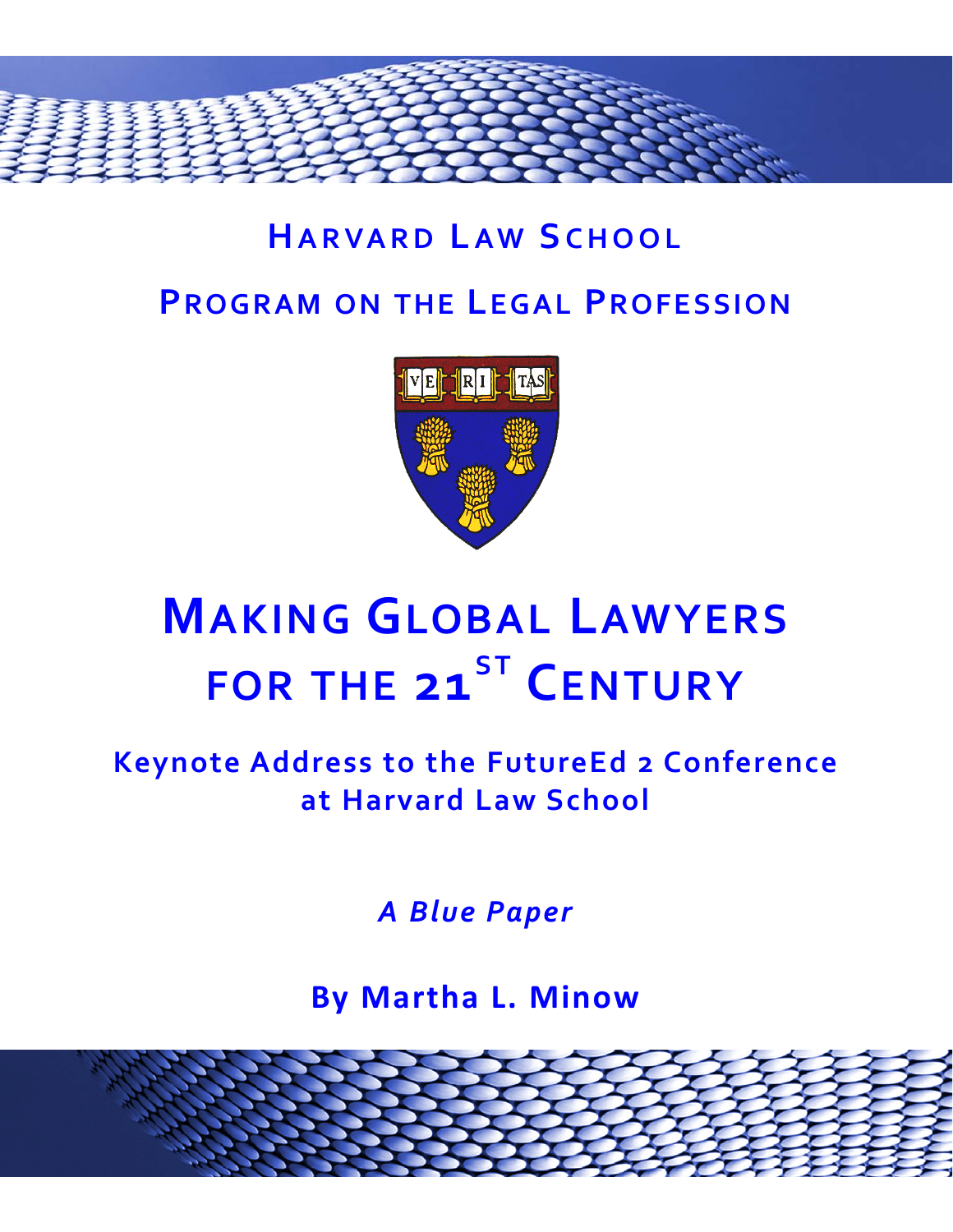Authored by Martha L. Minow

Published by the Harvard Law School Program on the Legal Profession

© 2010 by the President and Fellows of Harvard College. All rights reserved.



Harvard Law School Program on the Legal Profession 23 Everett Street, G24 Cambridge, MA 02138

617.496.6232 law.harvard.edu/programs/plp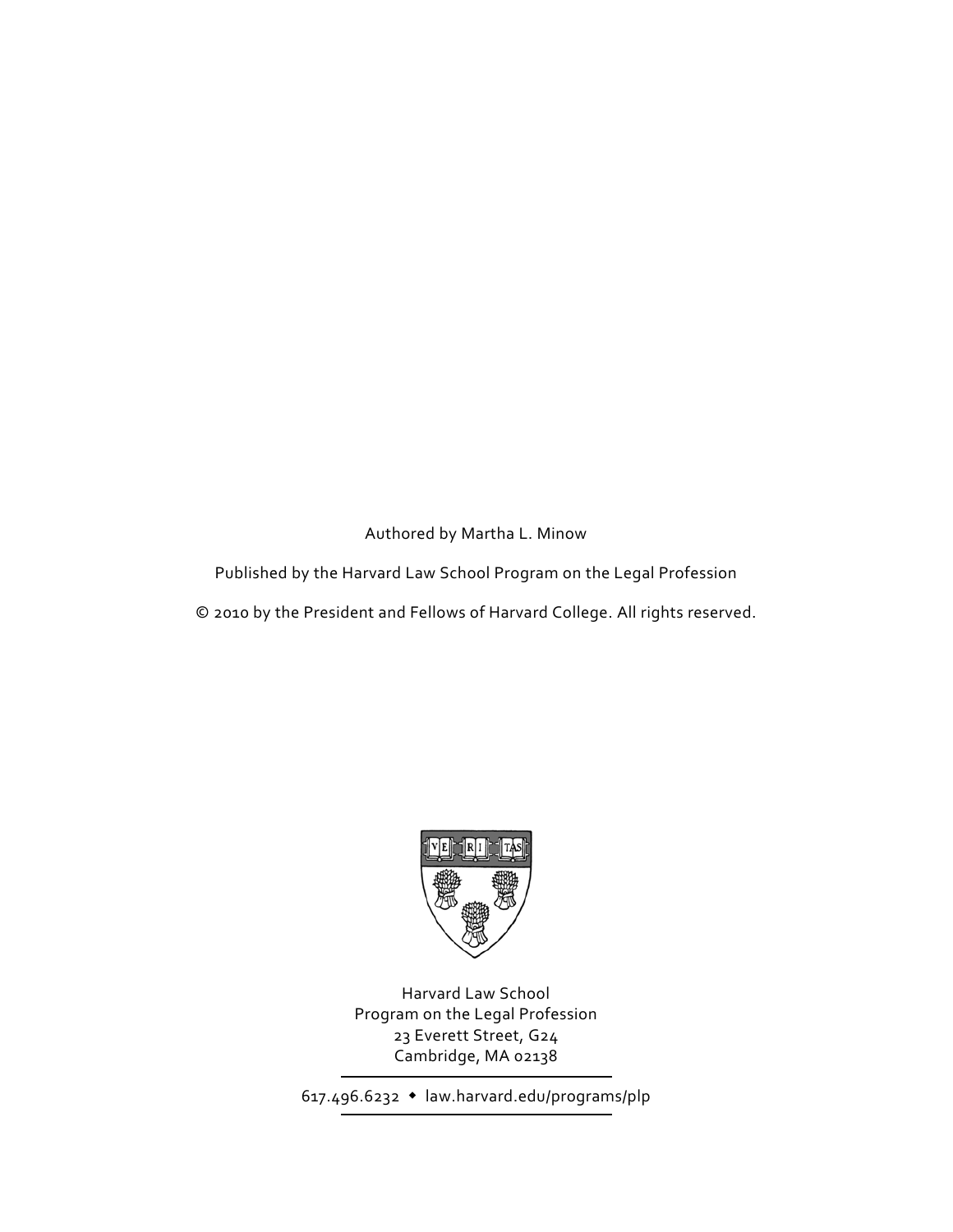### TABLE OF CONTENTS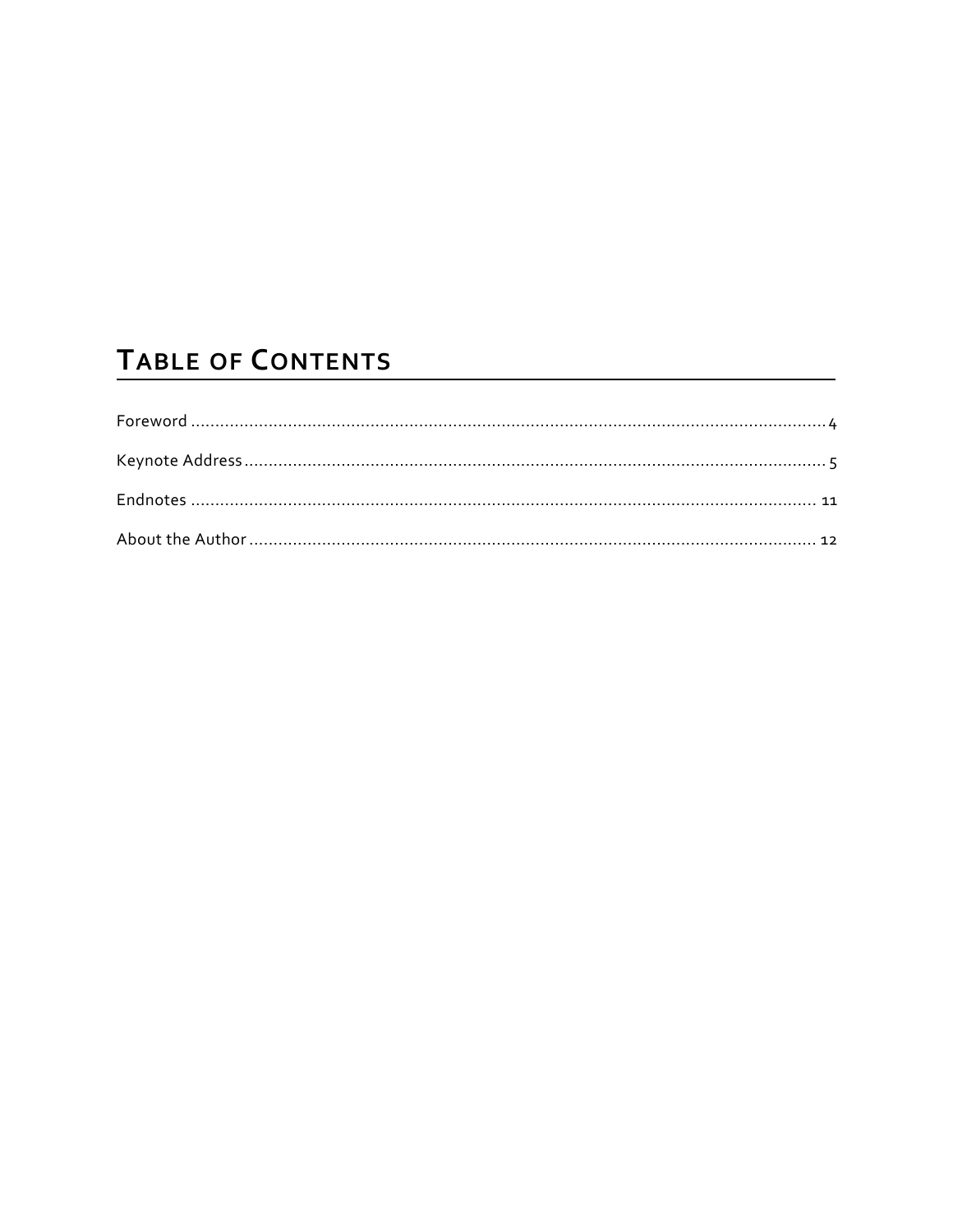#### **FOREWORD**

The Harvard Law School Program on the Legal Profession was founded in 2004 to:

- Conduct and publish world‐class empirical **research** on the structure, norms and evolution‐ ary dynamics of the legal profession;
- Innovate and implement new methods and content for **teaching** law students, practicing lawyers and related professionals about the profession; and
- Foster broader and deeper connections **bridging** between the global universe of legal prac‐ titioners and the academy.

This manuscript by Harvard Law School Dean and Jeremiah Smith, Jr. Professor Martha Minow is part of a new "blue paper" series of substantial essay, speech and opinion pieces on the legal profession selected by the Program for distribution beyond the format or reach of traditional legal and scholarly media channels. We thank you for your interest and look forward to your feedback.

Dean Minow wishes to thank David Wilkins for his inspired leadership on these issues, and Cath‐ erine Claypoole, Vicki Jackson, Andrew Kaufman, Todd Rakoff, Joseph Singer, and David Wilkins for their truly helpful comments.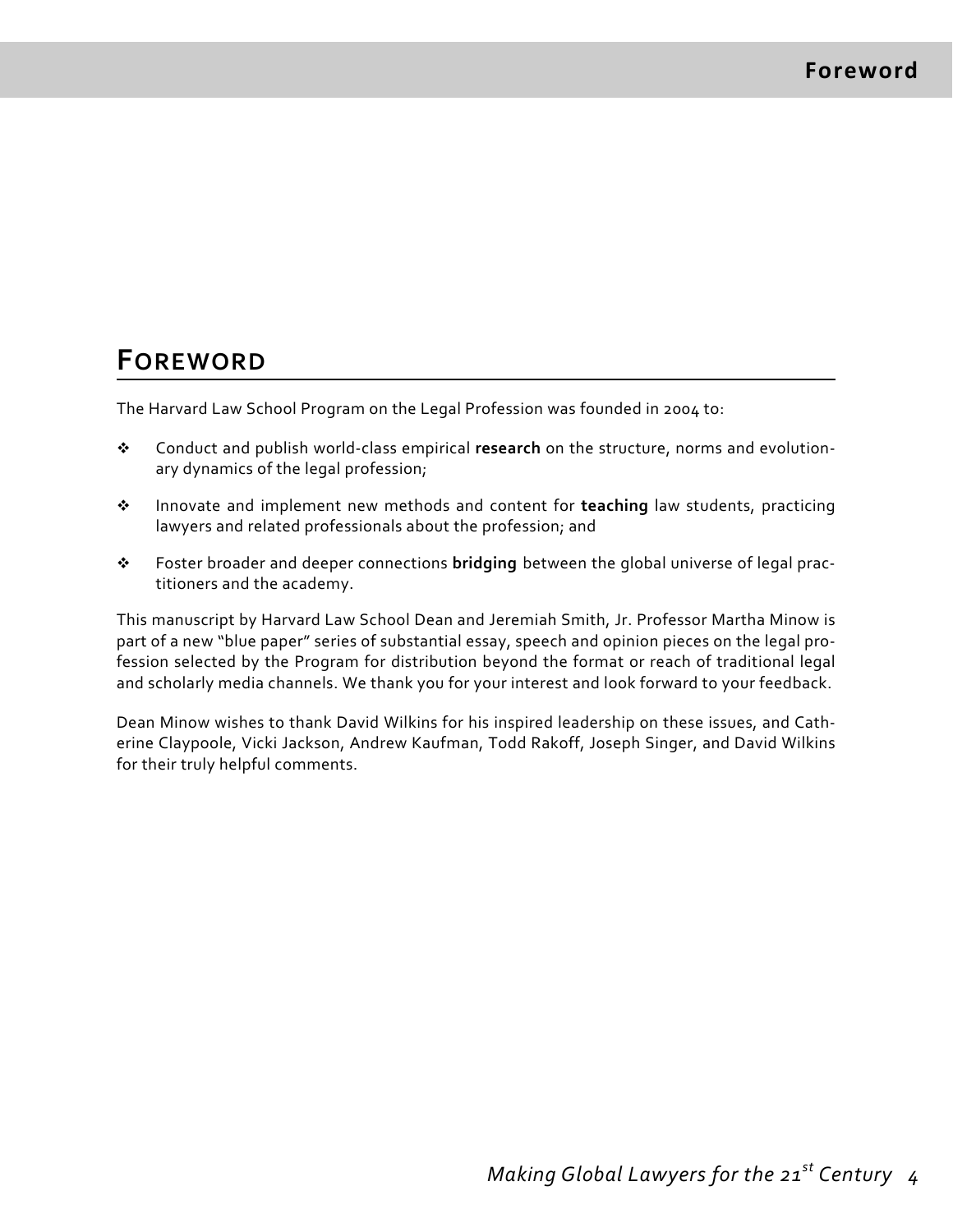### **MAKING GLOBAL LAWYERS FOR THE 21ST CENTURY**

This is an incredibly exciting time in legal education—a time of innovation, a time of renewal. New law schools are starting from scratch, and some with the new mission of creating global lawyers who plan to operate globally, across legal systems, dealing with transborder issues, multinational companies, global problems and opportunities. Existing law schools are exploring re‐ forms more seriously and intensively than in any time since the past 50 years, and in some cases, more dramatically than since the past 100 years.

I hesitate to make any predictions about the future; "You can trust a crystal ball about as far as you can throw it," said Faith Popcorn—who makes a living forecasting the future for businesses. And I always remember what American baseball hero Yogi Berra said: "The future ain't what it used to be." But computer scientist Alan Kay said perhaps what is most relevant to us: "The best way to predict the future is to invent it." I think that's why we are here: we all want to take up the challenge of making lawyers for this new time.

What makes this time new? There's an immediate crisis: the shockwaves due to the global economic crisis, raising real questions about the value proposition of legal education. Is the cost worth the benefit, given constricted job opportunities and refashioning how big global law firms bill, train, and work? The 2007 publication by the Carnegie Foundation for the Advancement of Teaching of its report called *Educating Lawyers: Preparation for the Profession of Law* has stimu‐ lated much discussion about how to better tackle the cognitive, ethical, and practical dimensions of making lawyers. But I think there are deeper patterns of change that bring us here.

There are longer‐term trends:

- $\bullet$  the globalization of markets, business, litigation, arbitration—in the economy, in the provision of legal and professional services, in the spread of biological and computer viruses with heightened interconnections, mass movements of capital and people, collisions in cul‐ tures, mores, and values amid shifting geo‐political and economic power relations, growing strength and global presence of China, Russia, India, Brazil;
- national and regional governmental restructuring, whether after conflict, after regime change, or in pursuit of multilevel governance as in the European Union;
- the digital revolution, altering prospects for communication and education of any sort be‐ cause of the speedy transmission of the written and visual, interactive communication live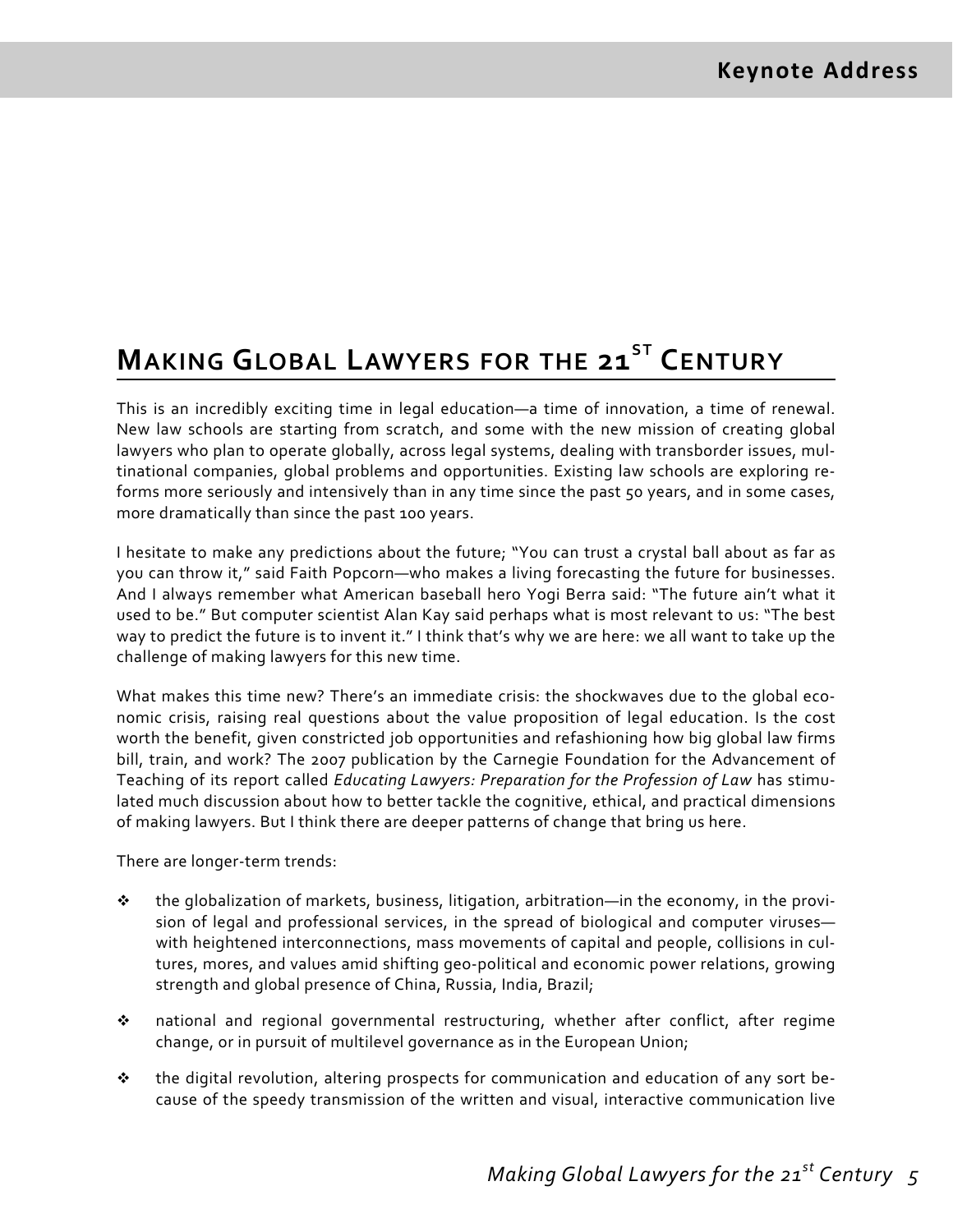and asynchronic, all scrambling older understandings of ownership, privacy, security, and reliability;

\* and persistent and accumulating issues of injustice. Mass disparities in wealth and health; corruption and abuse by governments and companies; burdens from global climate change and pollution, violence within the home, within cities, across regions and between nations, these and other developments pose not merely difficulties and misfortunes, for us, now. Someone once said that a civilization advances when what was once viewed as misfortune becomes seen as injustice.

I salute the foresight of those who planned this conference and the larger efforts it represents. The specific proposals developed for this conference are important and promising. When the his‐ tory of this event is written—and it shall be written—this will be remembered, I believe, as a critical tributary to the rivers of change in law and education of lawyers.

Yet we're not yet ready to write the history—and indeed, at this moment, the directions of change are not even clear. This conference and a few others preceding it unite people in the call for change but not in the form it should take.

Thus, some call for shortening the time spent in formal education while others urge adding to the training to permit time for joint degrees, units on business and finance, or other disciplines. Some urge moving legal training or preparation for it into the years following high school—while others urge moving it from those years to a second higher degree. Still others suggest adding new masters' degree programs or other post‐graduate studies or executive education programs. All in some sense indicate that the variations around the world make all of us think the grass on the other side is greener. Many of the recommended changes emphasize tighter ties between legal training and practice, whether the focus is on writing skills, decision‐analysis, management, business and financial literacy, time management, or multi‐cultural competence. Techniques in‐ clude case studies, partnerships between schools and practice organizations, clinics where stu‐ dents serve real clients under the supervision of experienced lawyers, and new practice‐oriented courses. Preparation for the real world—that is the mantra uniting many of the proposals but there are striking contrasts in the picture of the real and the preparation people think is most crucial. Specialization? Or broader education? Greater attention to ethics and identity, profes‐ sionalism and independence—or tighter focus on service and compliance with client demands? Yet many proposals pull away from practice toward critical perspectives, tools and insights from psychology, economics, political science, philosophy, and others disciplines, resources for imag‐ ining and pursuing social change and inventing new solutions.

So many current ideas address internationalization but here, too, ideas diverge: semesters studying abroad? Video‐conferencing, telepresence, or other forms of distance learning? Greater numbers of comparative law courses, or courses and even whole schools located, say, in China with teachers and courses interchangeable with ones offered, say, in Michigan? New transsystemic courses, generating concepts underlying the treatment of commercial relations or economic institutions across legal systems?

In some real ways, the tensions across current proposals recall longstanding dilemmas for legal education. William Twining wrote in 1994, in "all Western societies law school are typically caught in a tug of war between three aspirations: to be accepted as full members of the commu‐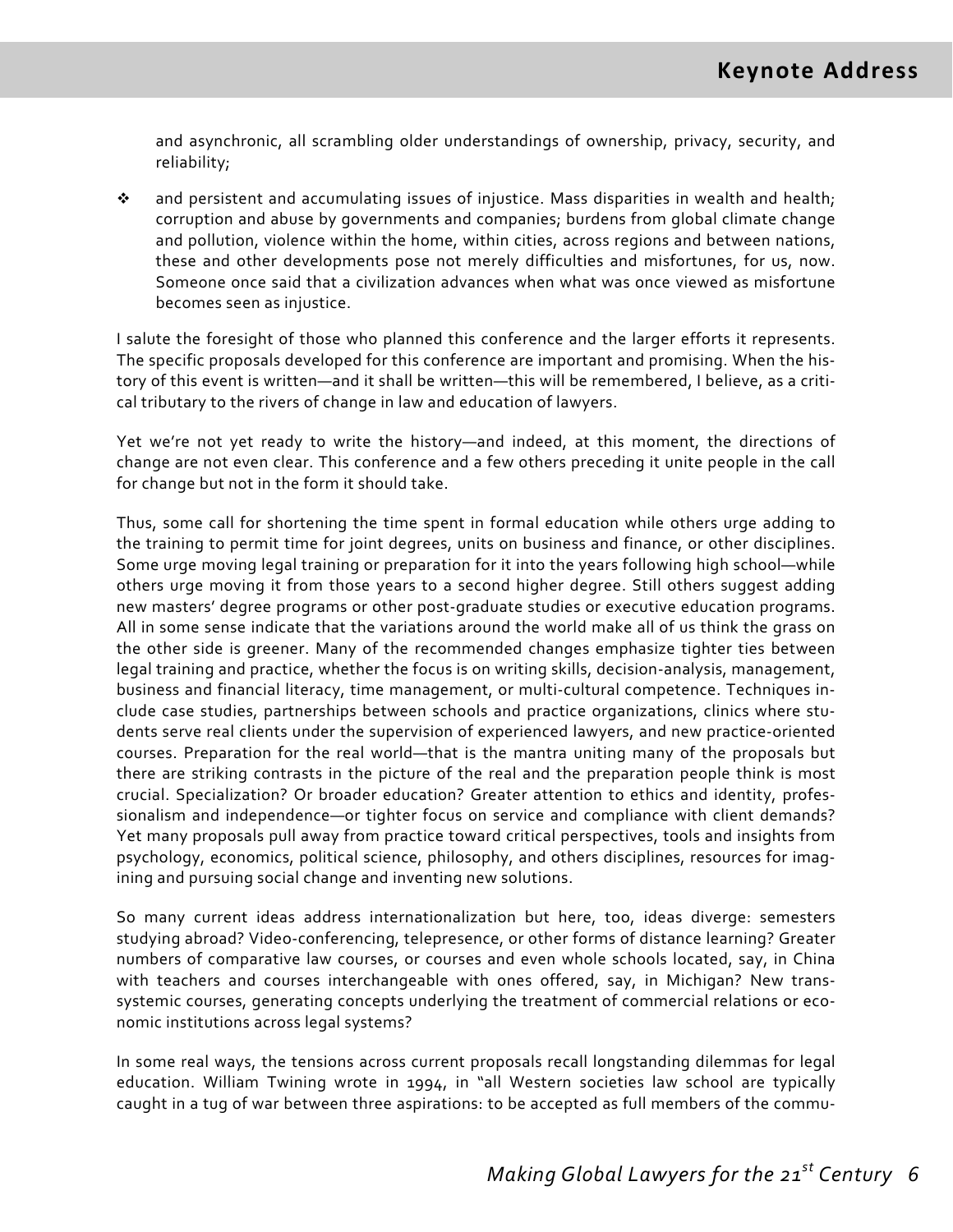nity of higher learning; to be relatively detached, but nonetheless engaged, critics and censors of law in society; and to be the service-institutions for a profession which is itself caught between noble ideals, lucrative service of powerful interests and unromantic cleaning up of society's  $m$ esses $n^1$ 

Such tensions can be healthy. Creativity emerges from unique position of law schools as a bridge between theory and practice, between law and justice, between ideals and needs. We want purely academic inquiry, engaged critique of law operating in society, and assistance to a profes‐ sion. The profession is itself caught between doing well and doing good, serving the haves and the have‐nots. Like law itself, law schools have the capacity to retain traditions and to enable change, to protect expectations and to inspire reform.

Although I count myself as an educational reformer, when I conducted interviews with alumni and other practitioners before undertaking recent curricular reform here at Harvard Law School, one of the big surprises to me was how many people stressed, "don't stop doing what you al‐ ready do so well." This came from people in finance and private equity as well as people in litiga‐ tion and commercial law. Sharp analysis, teaching people to think hard through a problem by taking it apart, questioning assumptions, tracing consequences of potential avenues of re‐ sponse—these are the hallmarks of legal education.

In many ways, the case method as developed initially right here at Harvard and now used around the world gets something profoundly right. It puts intensive interaction at the core of the teach‐ ing and learning experience. Recent research on learning underscores the significance of interac‐ tion to engagement and memory, key elements of learning. Similarly, this kind of instruction cul‐ tivates the habit of looking for competing arguments and anticipating and understanding "the other side" of a claim. This method helps students consider fair processes as well as substance in the treatment of arguments where people of good will may nonetheless long disagree.

Crucially, traditional legal training has done pretty well in equipping lawyers to listen to clients and given the client advice in dealing with trouble. More can be done to develop students' abilities to interview, communicate, and strategize in the course of their representation of clients. That representation is a privilege as well as an obligation that comes with the expertise of law‐ yer, officer of the court, and expert on the ways of government, business organizations, and tools of justice. New innovations should not divert students from focusing on this aim.

One of my predecessors, Dean Erwin Griswold—who graduated from Harvard Law School in 1928, described the educational goals in ways that remain relevant:

"You go to a great School not so much for knowledge as for arts or habits, for the art of expression, for the art of entering quickly into another person's thoughts, for the art of assuming at a moment's notice a new intellectual position, for the habit of submitting to censure and refutation, for the art of indicating assent or dissent in graduated terms, for the habit of regarding minute points of accuracy, for the art of working out what is possible in the given time, for taste, for discrimination, for mental courage, and mental soberness."<sup>2</sup>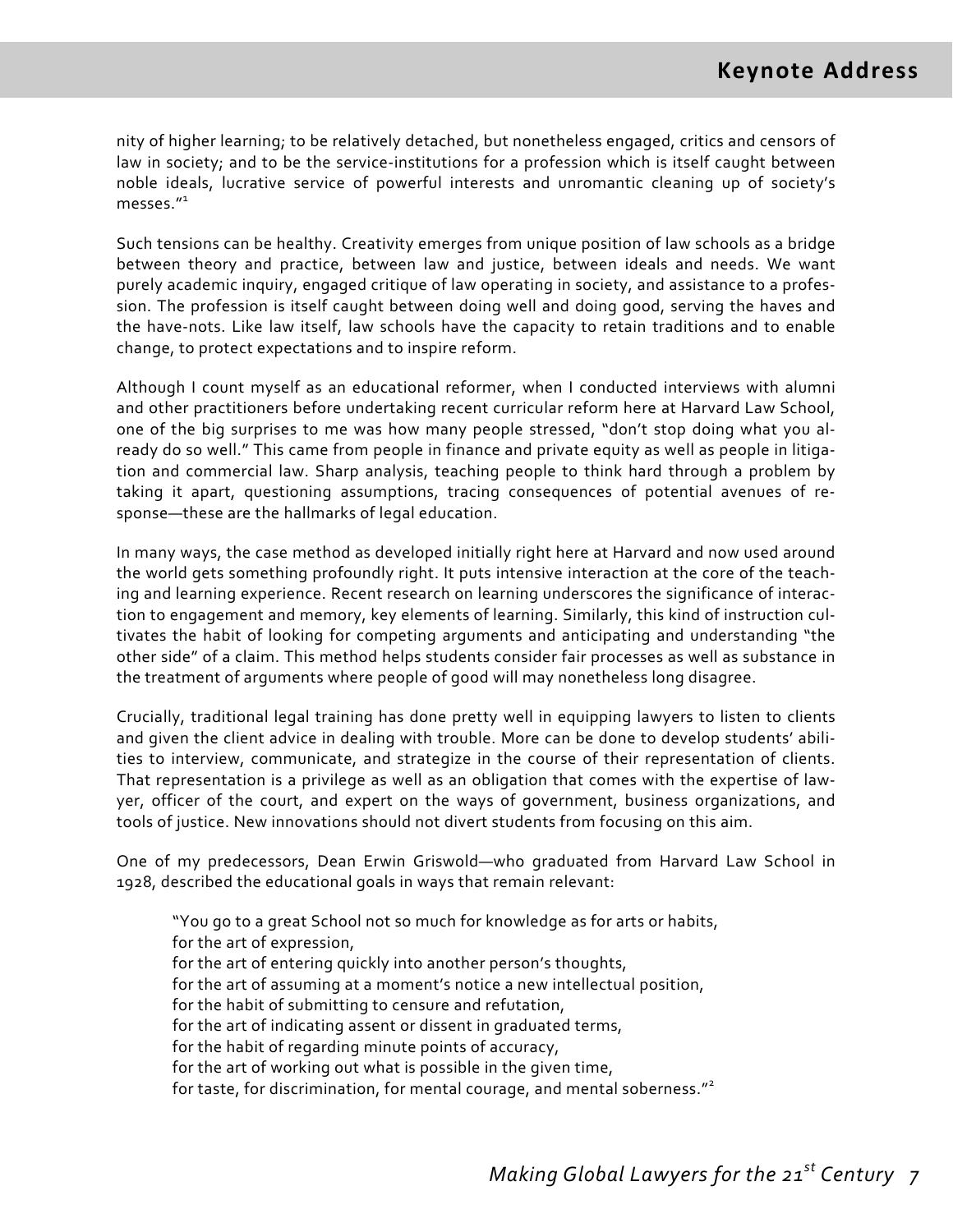These are qualities 21<sup>st</sup> century global lawyers need—and what law schools have often cultivated well. Let us not lose what we do well; do no harm with your reforms.

But we are here to be frank about what we *don't* do well and to consider and evaluate new direc‐ tions and new proposals. Dean Griswold's list, as good as it is, gives little hint of many crucial tasks. Designing and retooling institutions; working in diverse teams to devise creative and sometimes negotiated solutions; incorporating feedback and criticism; and making judgments even in the face of great uncertainty or controversy. Some of the proposals generated for this conference target some of these goals or others not named on Dean Griswold's list. So how do we assess contrasting proposals and multiple goals?

I invite everyone here to consider three techniques I learned while working with the folks who brought us "Sesame Street." This is not just because, as I am fond of saying, a core legal skill is taught in that children's television show. The show has long had an episode, sung to music: which one of these things is not like the other?<sup>3</sup> Look at, say, a bed, a book, a chair, and a table? Got it—which one is it?

Great! [The book is not a piece of furniture; the bed is not used for studying—or is it?]

Drawing analogies and distinctions, comparisons and differentiation—the lesson teaches 2-7 year olds something we all teach in law school too. But the lessons I learned from the makers of Sesame Street--the Children's Television Workshop—more than 30 years ago. I learned three great lessons from the creative team:

- 1. Separate "yes" sessions from "no" sessions when discussing new ideas. Literally have some meetings where criticism is out of bounds; for brainstorming, helping to make every idea bet‐ ter. And only later, at a separate time, go through each idea critically, testing, probing, re‐ jecting. Otherwise, good ideas don't get better and change, new directions, don't get started.
- 2. Engage in continual retooling, reassessment, and improvement research that feeds into the design and implementation of your efforts as well as research assessing results. So over time, Sesame Street itself revised "which one of these things is not like the other" to teach that "it depends" on what is the underlying point of comparison? Furniture? Used for studying?
- 3. Think about the relationship among parts and wholes. In designing a Sesame Street epi‐ sode—or law school course—that may mean paying attention to how many times to repeat a 1 minute idea within a 30 minute period to reinforce a point. Attending to parts and wholes also means remembering that the student is an entire person—who thinks, feels, relates, and laughs, and to their context, social, economic, psychological—whether the person is a stu‐ dent, teacher, or co‐worker.

These are valuable lessons for any creative enterprise, but I actually think there are some specific analogues highly relevant to our focus on making  $21^{st}$  century lawyers.

First, in thinking about "yes" and "no," let's elevate attention to judgment. Judgment, as defined by Noel Tichy and Warren Bennis, is the ability "to make decisions and take effective actions" even "in the face of ambiguity, uncertainty, and conflicting demands."<sup>4</sup> This is the quality of distinguished lawyers that is most prized and yet it is usually thought of as something that cannot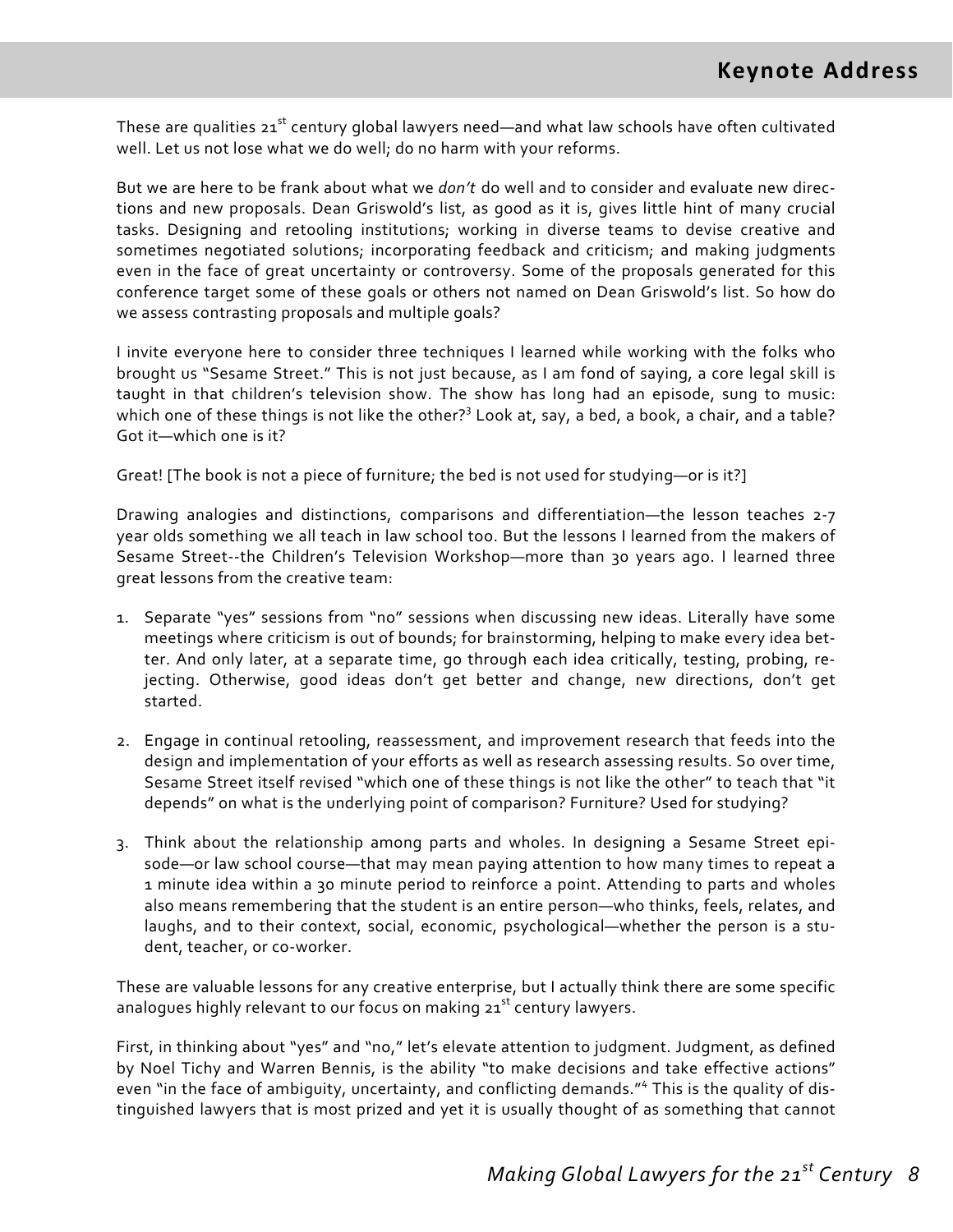be taught. Perhaps you've heard a version of the story of a new associate seated at lunch next to a senior partner at a law firm. The associate asked the partner, "How did you gain your reputa‐ tion for great judgment?" The partner replied, "I guess by making the right decision enough times." The younger lawyer continues, "If you don't mind my asking, how did you come to make the right decision so often?" The older lawyer says, "Experience." And the younger one persists, "What kind of experience?" Now says the older one, "Making wrong decisions."<sup>5</sup>

We have reached the time when we cannot afford young lawyers going out and making many mistakes. Let's make the subject of judgment as a serious one for instruction. It's not going to be easy to teach, but there is emerging research on decision analysis, and bounded rationality; there are biographies and case studies; there are new efforts to identify the skills involved in judging people, thinking in advance of a crisis, devising effective teams that share expertise and diverse points of view in productive dynamics. If we're not there yet, ok—then let's put judgment on the table for serious attention so ideally, we can learn from other people's mistakes, not just our own.

Second, and this would be a significant change, we should insist on ongoing research and retool‐ ing of our teaching in content and method, whatever educational reforms we pursue. Evidence‐ based work is what allowed medicine to move from superstition to science, with dramatic shifts in lives saved, and errors reduced, and more improvements still underway. Systematic empirical work has begun to transform other fields. Outcome measures and performance accountability have become the norm in engineering, policing, elementary education, and legal education can advance only if we employ rigorous empirical assessments of the effects of what we do.

Law schools are comparative infants when it comes to what we know and do in terms of rigorous research and review of how we teach and the effects of our teaching. We don't even really know why the traditional case method seems to develop talents relevant far beyond litigation. We do not know how much is needed or how best to adjust it for transactional work. My colleague David Wilkins reminds me, "we don't even know enough about the actual practice of law to know what we should be teaching students to do" so "empirical research about the profession is crucial to connecting legal education to the profession — as well as serving the profession at a time of tremendous uncertainty."<sup>6</sup>

Unlike with medicine, where good and poor outcomes are relatively easy to discern, we have ba‐ sic work to do in constructing the normative base against which to measure success in lawyering, as well as success in educating lawyers. The qualities Dean Griswold celebrated—entering quickly into another's thoughts, working out what's possible in a given time—how, when we teach them, do we do so? Can we do so better? How do we cultivate judgment? Imagination? Teamwork? It's an awfully good time to take up the task of figuring out what kind of teaching works for each of these and other goals. We can draw on rich research on how adults learn. There are great ques‐ tions and much learning ahead. Fundamentally, though, the point is not to shift to some new courses or even a whole new legal education but instead to commit to a process of continual re‐ form and re-evaluation of legal education to reduce the risks of misalignment with practice—and misalignment with ideals, like pursuing justice.

Third, we need help students become experts in relating parts and wholes. What do I mean by that? Students need to understand individuals and groups, specific instances and systems de‐ sign. Macro and micro perspectives need to be developed so students can know to look for trends while also attending to particular dynamics and exchanges. The context within which a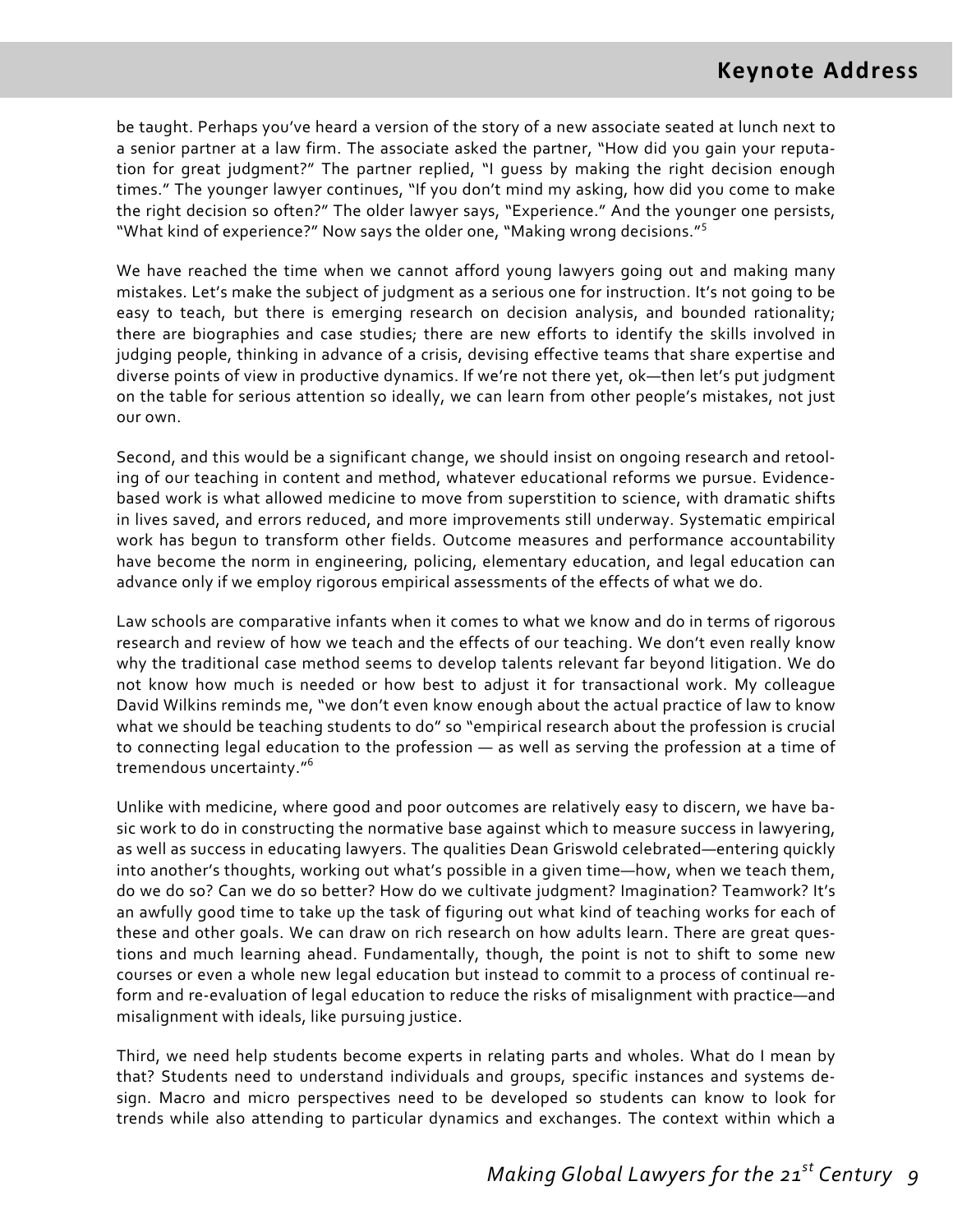client is operating is as relevant to fact‐finding as how the client get into trouble or what deal the client hopes to make. Similarly, we in the legal education business need to attend to the student as a whole person with psychological and economic needs, knowledge outside of law, aspirations and anxieties. Only if their humanity is central can we hope that they can turn law to serve humanity. For those who fear that is soft squishy stuff, I say, no, this is the demand that we design practice settings and regulatory structures for society with as much as we can know about the real motivations, hopes, and fears of real people. Ethics in this view is not merely nice‐if‐you‐can ‐afford it but instead central to the meanings people make of their lives as well as to the bottom‐ line effects of risk and risk reduction, sanctions, and long-term reputation. We need every tool we can find or make to produce legal work settings that are sustainable economically, psychologically, and morally—and laws that allow people to create and thrive.

Felix Frankfurter, once a professor here, once wrote: "We fail in our important office if [practitioners] do not feel that society has breathed into law the breath of life and made it a liv‐ ing, serving soul. We must show them the law as an instrument and not an end of organized hu‐ manity. We make of them clever pleaders but not lawyers if they fail to catch the glorious vision of the law, not as a harsh Procrustean bed into which all persons and all societies must inexorably be fitted, but as a vital agency for human betterment."<sup>7</sup>

As we think about parts and wholes, this means revisiting the business model of legal education. How does the way we pay for legal education affect who has access to enter the legal profession? How much do lawyers and legal educators think about financing legal services and law schools beyond reliance on paying clients? How can students with desires to do good as well as do well perceive opportunities to do so? The answers to each of these questions are shaped by the terms of financial aid, loan forgiveness, and other funding to cover the costs of legal education. These parts influence the whole of students' experiences, aspirations, and life choices.

Here, finally, is why the future of legal education matters even for nonlawyers. Lawyers are skilled in recognizing and translating complex and abstract human values and goals into institutions and practices. We find ways to accommodate competing interests and to resolve conflicts. We repair the boat of the law at sea and even find ways to design a new ship while already on the voyage. We do something right already: we teach people how to deploy analysis and also com‐ mon sense as we work together to meet the challenges we face. We recruit, educate, and guide the next generation of leaders—for this country and around the world. More than in any time of recently memory, lawyers need to lead in the creation of solutions to pressing problems that af‐ fect us all. We need professional and ethical norms for global lawyering that respect differences while allowing collaboration across borders. This work matters because the problems the world faces are stark and we lawyers have tools that can help.

We are at an inflection point in world history—when the ways we learn and teach, do business, pursue freedom, equality, and security are transforming before our eyes. I am confident that we can together play a vital role in these changes. Legal education is already good, but it could be exceptional. Fear of the imperfect must not halt innovation.

A great hockey player and coach, Wayne Gretsky, once said, "You miss 100% of the shots you don't take." To make global lawyers who pursue justice, with judgment, business with acumen, it's time to take a shot.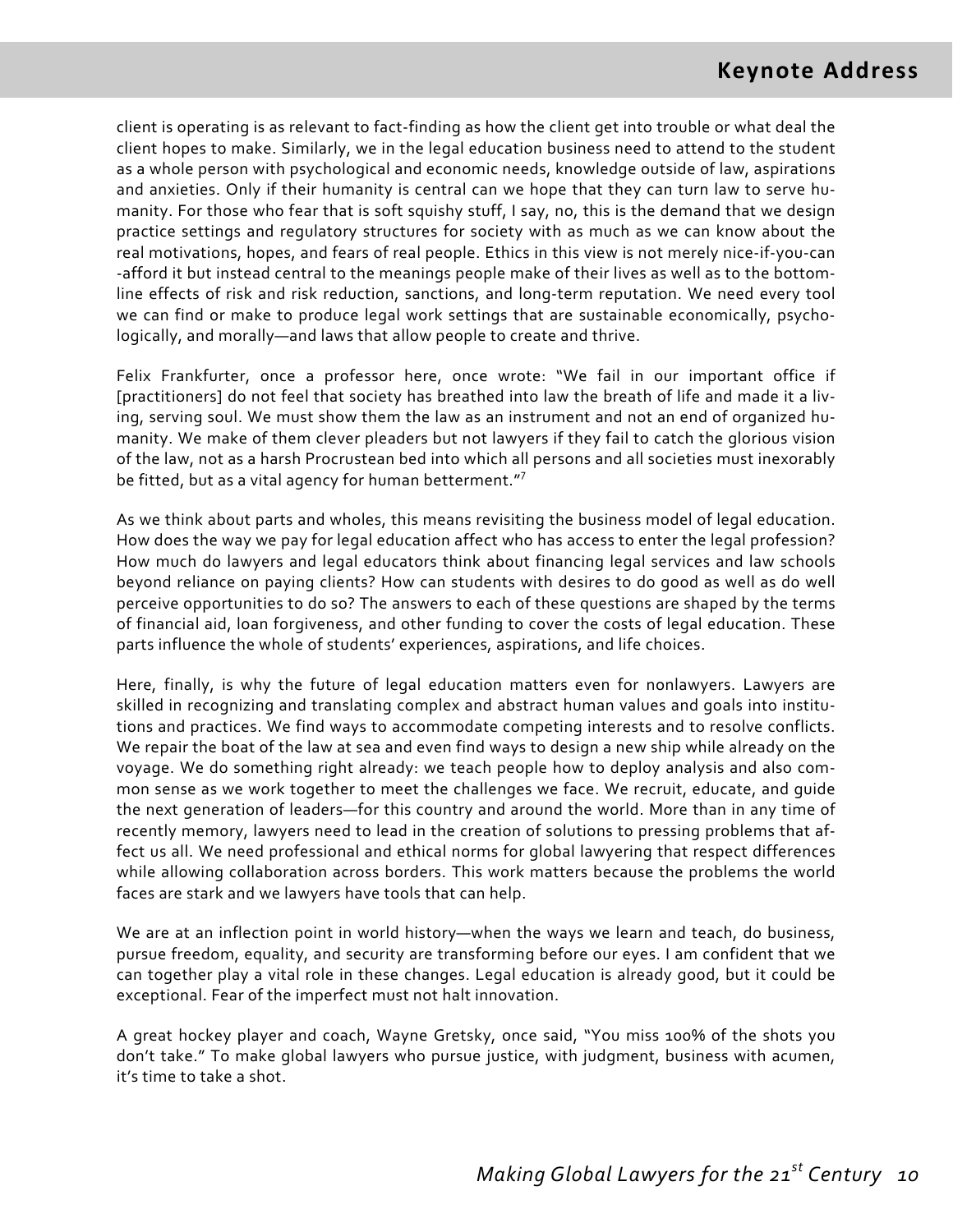#### **ENDNOTES**

- <sup>1</sup> WILLIAM TWINING, BLACKSTONE'S TOWER: THE ENGLISH LAW SCHOOL (1994).
- <sup>2</sup> 1991 speech, quoted in IRWIN E. RUSSELL, COMMON SENSE: FOR A SOCIETY OUT OF CONTROL 30-31 (2010).
- <sup>3</sup> Music by Joe Raposo and Jon Stone:

**One of these things is not like the others, One of these things just doesn't belong, Can you tell which thing is not like the others By the time I finish my song?** 

**Did you guess which thing was not like the others? Did you guess which thing just doesn't belong? If you guessed this one is not like the others, Then you're absolutely...right!** 

#### Another version:

**Three of these things belong together Three of these things are kind of the same Can you guess which one of these doesn't belong here? Now it's time to play our game (time to play our game).**

#### Bonus Version:

**Three of these kids belong together Three of these kids are kind of the same But one of these kids is doing his (her) own thing Now it's time to play our game It's time to play our game.**

- <sup>4</sup> NOEL M. TICHY & WARREN G. BENNIS, JUDGMENT: HOW WINNING LEADERS MAKE GREAT CALLS 4 (2007).
- <sup>5</sup> For a version of this story, *see id*. (quoting Ted Sorenson, advisor to President John F. Ken‐ nedy).
- <sup>6</sup> Email from David Wilkins, Lester Kissel Professor of Law, Vice Dean for Global Initiatives on the Legal Profession, and Director of the Harvard Law School Program on the Legal Profession (Oct. 13, 2010) (on file with author).
- <sup>7</sup> Felix Frankfurter, *The Law and the Law Schools*, 1 A.B.A. J. 532 (1915), reprinted in II THE HIS‐ TORY OF LEGAL EDUCATION IN THE UNITED STATES 673-677 (Steve Shepperd, ed., 1999).